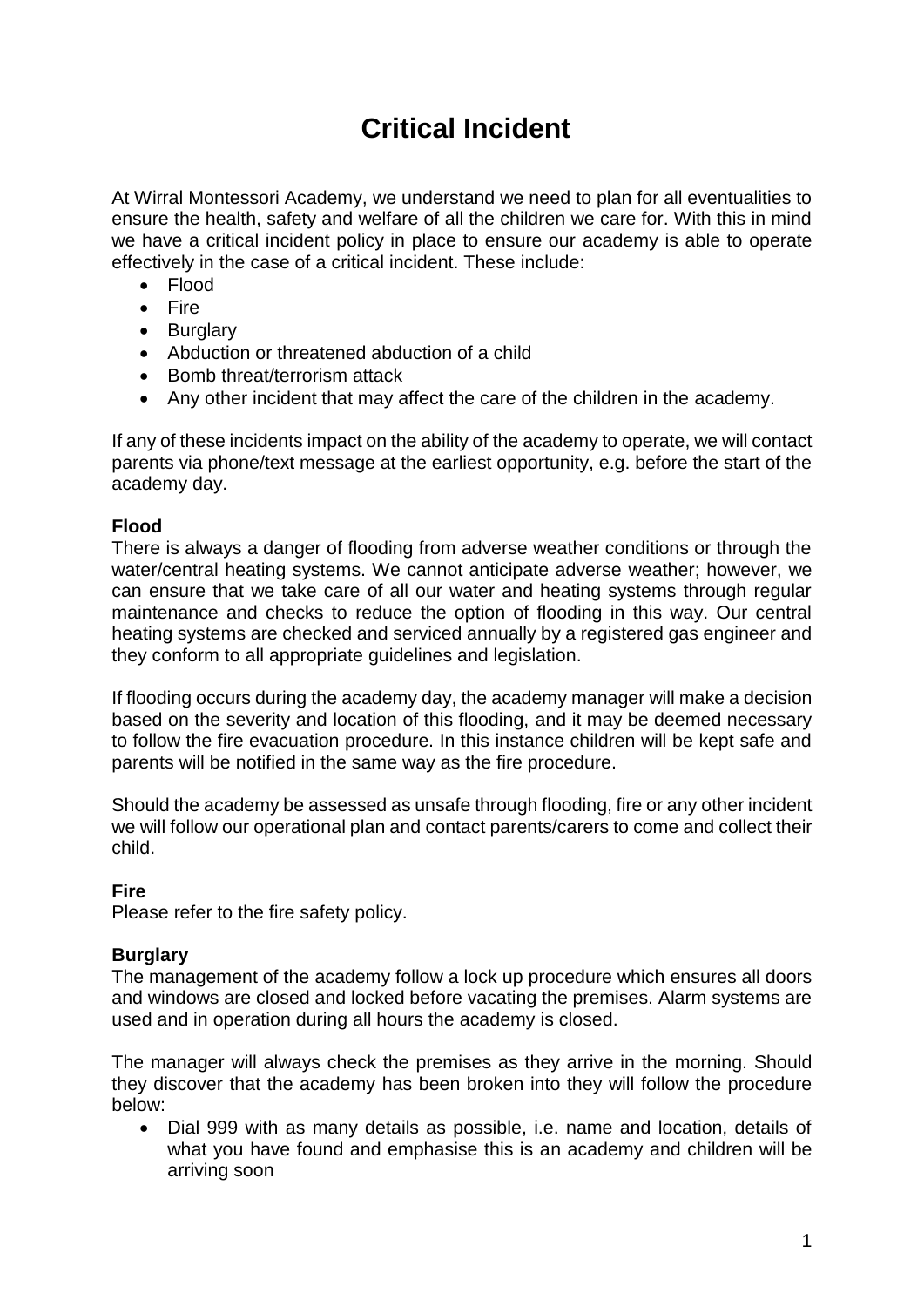- Contain the area to ensure no-one enters until the police arrive. The staff will direct parents and children to a separate area as they arrive. If all areas have been disturbed staff will follow police advice, including following the relocation procedure under flood wherever necessary to ensure the safety of the children
- The manager on duty will help the police with enquiries, e.g. by identifying items missing, areas of entry etc.
- A manager will be available at all times during this time to speak to parents, reassure children and direct enquires
- Management will assess the situation following a theft and ensure parents are kept up to date with developments relating to the operation of the academy.

### **Abduction or threatened abduction of a child**

We have secure safety procedures in place to ensure children are safe while in our care, including safety from abduction. Staff must be vigilant at all times and report any persons lingering on academy property immediately. All doors and gates to the academy are locked and cannot be accessed unless staff members allow individuals in. Parents are reminded on a regular basis not to allow anyone into the building whether they are known to them or not. Visitors and general security are covered in more detail in the supervision of visitor's policy.

Children will only be released into the care of a designated adult; see the arrivals and departures policy for more details. Parents are requested to inform the academy of any potential custody battles or family concerns as soon as they arise so the academy is able to support the child. The academy will not take sides in relation to any custody battle and will remain neutral for the child. If an absent parent arrives to collect their child, the academy will not restrict access **unless** a court order is in place. Parents are requested to issue the academy with a copy of these documents should they be in place. We will consult our solicitors with regards to any concerns over custody and relay any information back to the parties involved.

If a member of staff witnesses an actual or potential abduction from the academy we have the following procedures which are followed immediately:

- The police must be called immediately
- The staff member will notify management immediately and the manager will take control
- The parent(s) will be contacted
- All other children will be kept safe and secure and calmed down where necessary
- The police will be given as many details as possible including details of the child, description of the abductor, car registration number if used, time and direction of travel if seen and any family situations that may impact on this abduction.

### **Bomb threat/terrorism attack**

If a bomb threat is received at the academy, the person taking the call will record all details given over the phone as soon as possible and raise the alarm as soon as the phone call has ended. The management will follow the fire evacuation procedure to ensure the safety of all on the premises and will provide as much detail to the emergency services as possible.